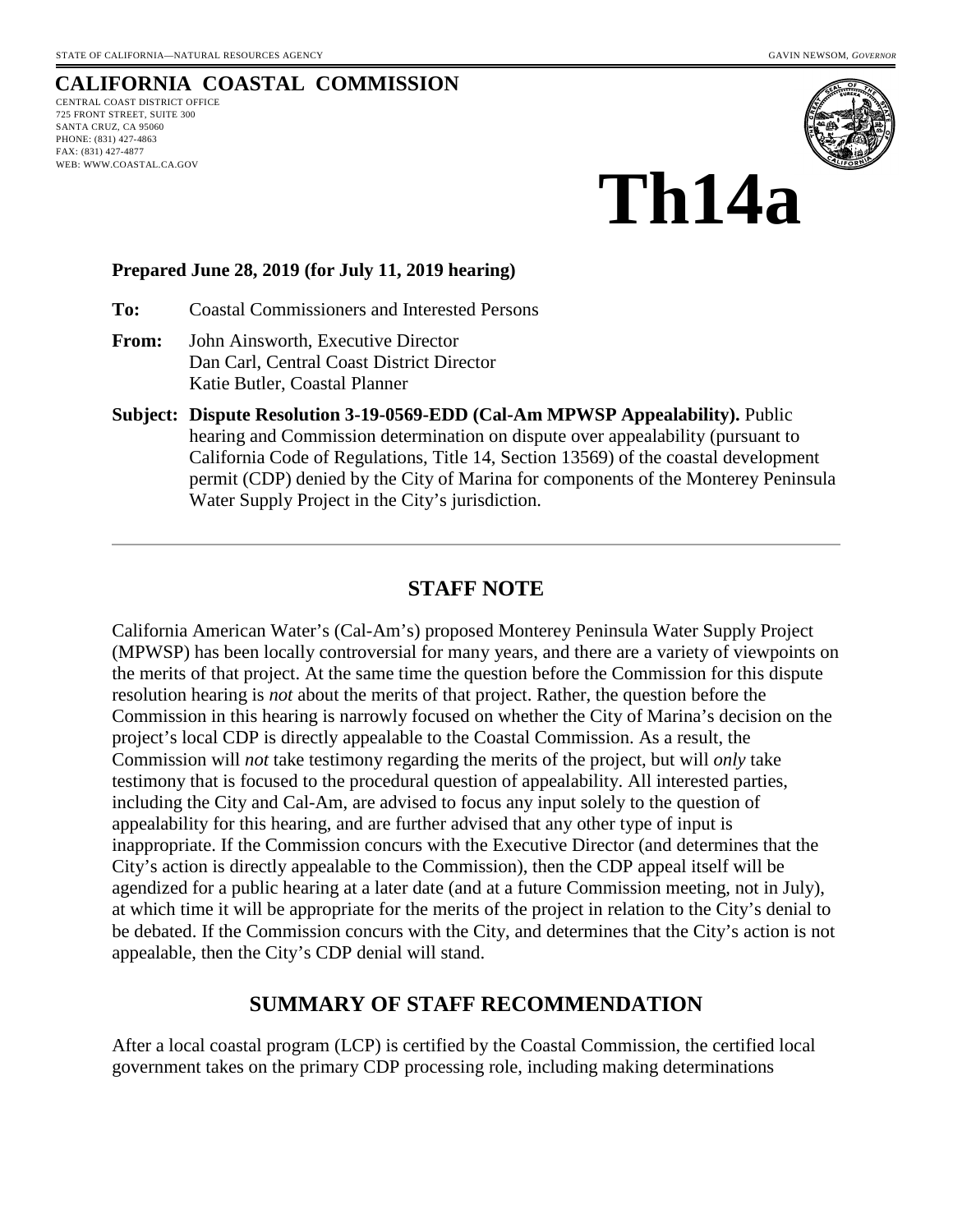regarding appealability of CDPs. However, some local government CDP processing decisions, such as whether a local CDP decision is appealable to the Commission, may be challenged, as specified in the Commission's regulations. When a processing decision is challenged, the Commission's regulations (and many LCPs, consistent with the Commission's regulations) require the local government to consult with the Commission's Executive Director. If the local government and the Executive Director agree on CDP processing procedures, then those procedures apply. If they do not agree, then the Coastal Commission is responsible for resolving the disagreement at a public hearing. These procedures are specified in Section 13569 of Title 14 of the California Code of Regulations (CCR) ("CCR Section 13569").

The City of Marina has a certified LCP. On March 7, 2019, the City Planning Commission denied Cal-Am's City of Marina CDP application (City Application Number 2018-01), which was an application for the components of the MPWSP located within the City's jurisdiction.<sup>[1](#page-1-0)</sup> Prior to the Planning Commission's hearing, Commission staff advised the City that a Planning Commission denial on the local CDP could be appealed directly to the Coastal Commission (and could bypass appeal to the City Council) because (a) the project constitutes a major public works project (see Coastal Act Section 30603(a)(5)); and (b) the City charges a fee to appeal the decision locally to the City Council.<sup>[2](#page-1-1)</sup> Subsequently, when the City notified Commission staff of the Planning Commission's CDP denial, Commission staff informed the City that that decision could be appealed directly to the Coastal Commission because the City charged a fee to appeal the decision locally to the City Council. Despite direct-to-the-Commission appeal being an available option, Cal-Am nonetheless initially appealed the City Planning Commission decision to the City Council, as provided for by the LCP. However, Cal-Am subsequently withdrew its local appeal prior to City Council action, thereby causing the Planning Commission's CDP denial to become the final City action. The City then issued its Final Local Action Notice (FLAN), in which it stated that its denial of the CDP was not appealable to the Coastal Commission. The Executive Director disagrees with the City regarding the appealability of the City's CDP denial to the Coastal Commission. By letter dated June 11, 2019, the City requested that the Commission hold a hearing, pursuant to Section 13569, to resolve the dispute regarding the appealability of the City's CDP action.

The City's position is that the CDP denial is not appealable to the Coastal Commission because: 1) Cal-Am (and presumably other individual appellants) failed to exhaust the local appeal process; 2) the LCP only allows Planning Commission *approvals* of a project to be appealed directly to the Coastal Commission; and 3) even if Cal-Am could appeal the Planning Commission's CDP denial to the Commission, its current appeal is untimely. The Executive Director's position is that, first, Cal-Am and other individuals were not required to exhaust local appeals prior to appealing the Planning Commission's CDP denial to the Commission because

<span id="page-1-0"></span><sup>&</sup>lt;sup>1</sup> The MPWSP spans multiple local government LCP/CDP jurisdictions (including the Cities of Marina and Seaside and unincorporated Monterey County) as well as the Commission's retained CDP jurisdiction. The City's denial only applies to the portion of the project in the City of Marina's jurisdiction in the coastal zone.

<span id="page-1-1"></span> $2$  Specifically, under the Coastal Commission's regulations, Cal-Am and the other individual appellants were not required to exhaust local appeals (as is normally a precursor to appeal a local decision to the Coastal Commission) because a fee was charged for local appeal (CCR Section 13573(a)(4)). Of note, Coastal Commissioner appeals (and there is also a Commissioner appeal of the City's denial action) are also exempt from the requirement to exhaust local appeals (per CCR Section 13573(b)).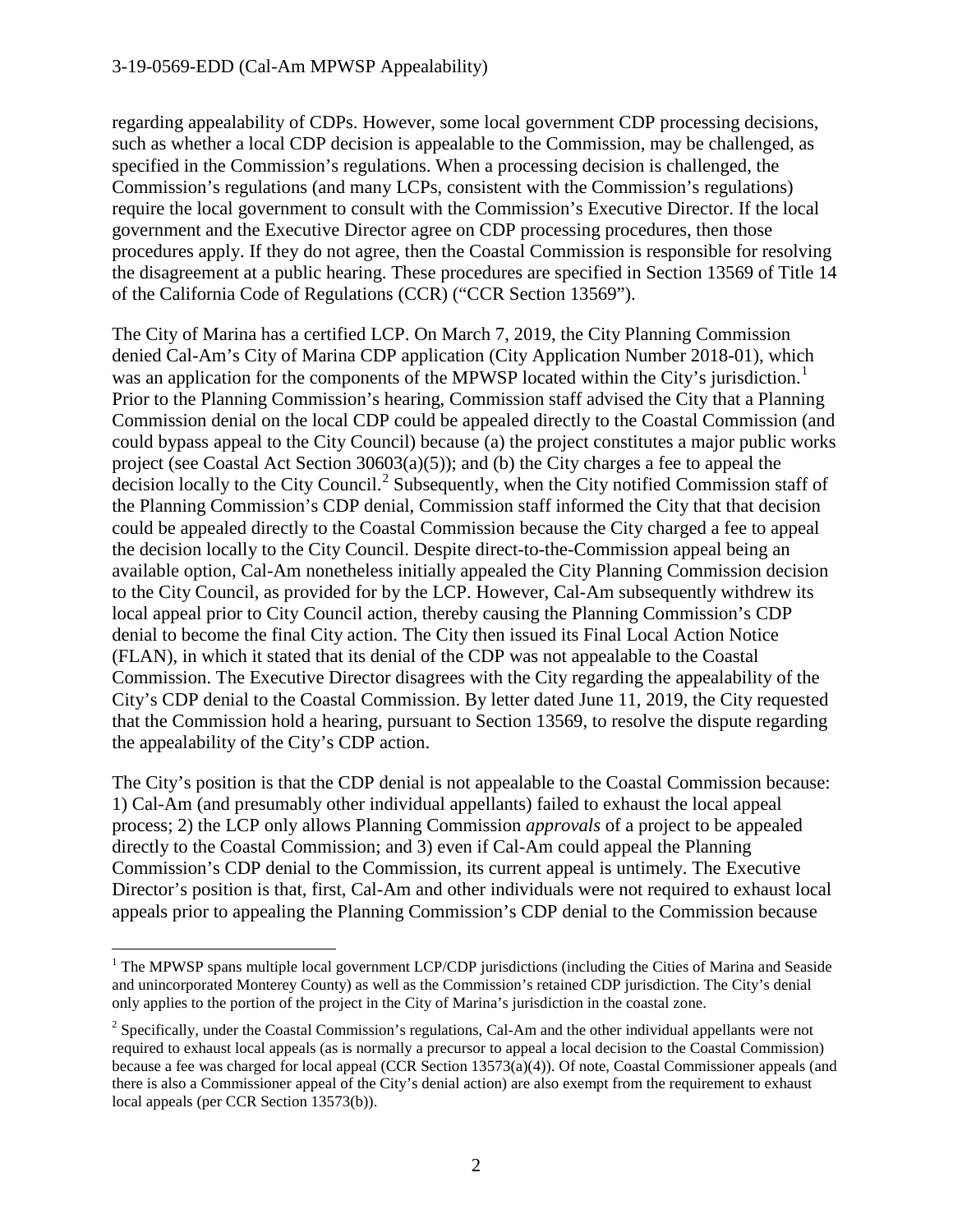the Commission's regulations allow for an appeal (without such exhaustion) of *any* CDP decision (approval or denial) directly to the Coastal Commission if the local government charges an appeal fee, which the City did here (again, see CCR Section  $13573(a)(4)$ ). Also, Commissioners do not need to exhaust local appeals before appealing final local decisions to the Commission; thus, any exhaustion requirement does not apply to the Commissioner appeal in this case (again, see CCR Section 13573(b)). Second, the LCP's general language stating that Planning Commission *approvals* (but not denials) of CDPs may be appealed to the Commission if the City charges an appeal fee must be read consistent with Coastal Act Section 30603(a)(5), which stipulates that approvals *and* denials of major public works projects are appealable to the Coastal Commission. The LCP may not be interpreted to foreclose aggrieved parties, including Commissioners, from appealing CDP denials to the Commission when the Coastal Act expressly provides for it. And third, all appeals in this matter were timely filed because they were received by the Commission's Central Coast District office during the prescribed appeal period (i.e., within 10 working days of the Commission receiving the City's FLAN). For all of these reasons, the City's denial of the CDP is directly appealable to the Commission.

#### **Staff recommends that the Commission concur with the Executive Director's**

**determination that the City's CDP action is directly appealable to the Coastal Commission.**  The motion to implement this recommendation is found on page 5 below.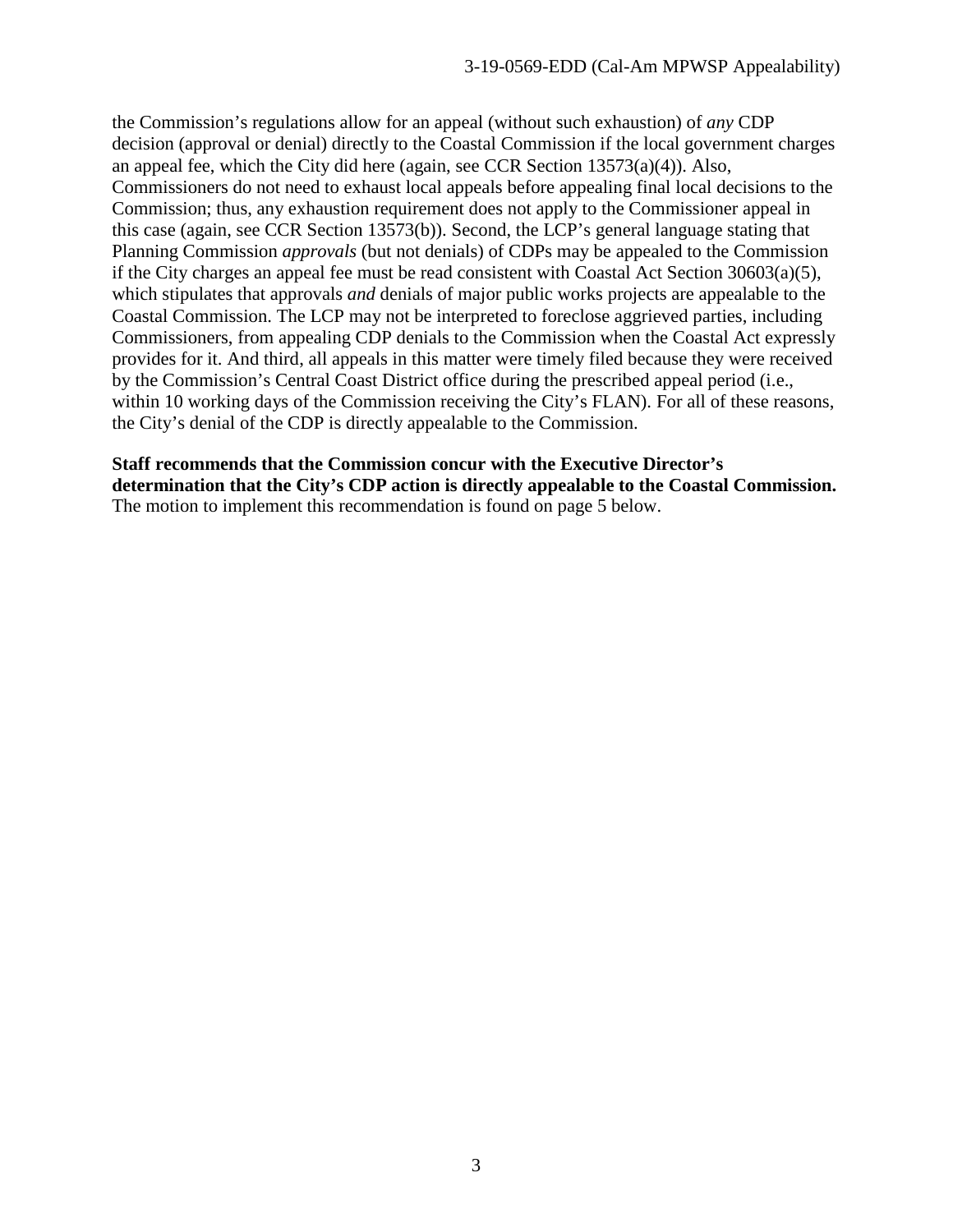# **TABLE OF CONTENTS**

#### **APPENDICES**

| Appendix A – Substantive File Documents             |  |
|-----------------------------------------------------|--|
| Appendix B – Staff Contact with Agencies and Groups |  |

#### **[EXHIBITS](https://documents.coastal.ca.gov/reports/2019/7/th14a/th14a-7-2019-exhibits.pdf)**

Exhibit 1: City and Commission Staff Correspondence Exhibit 2: City's Final Local Action Notice (in relevant part) Exhibit 3: Coastal Commission's Notification of Appeal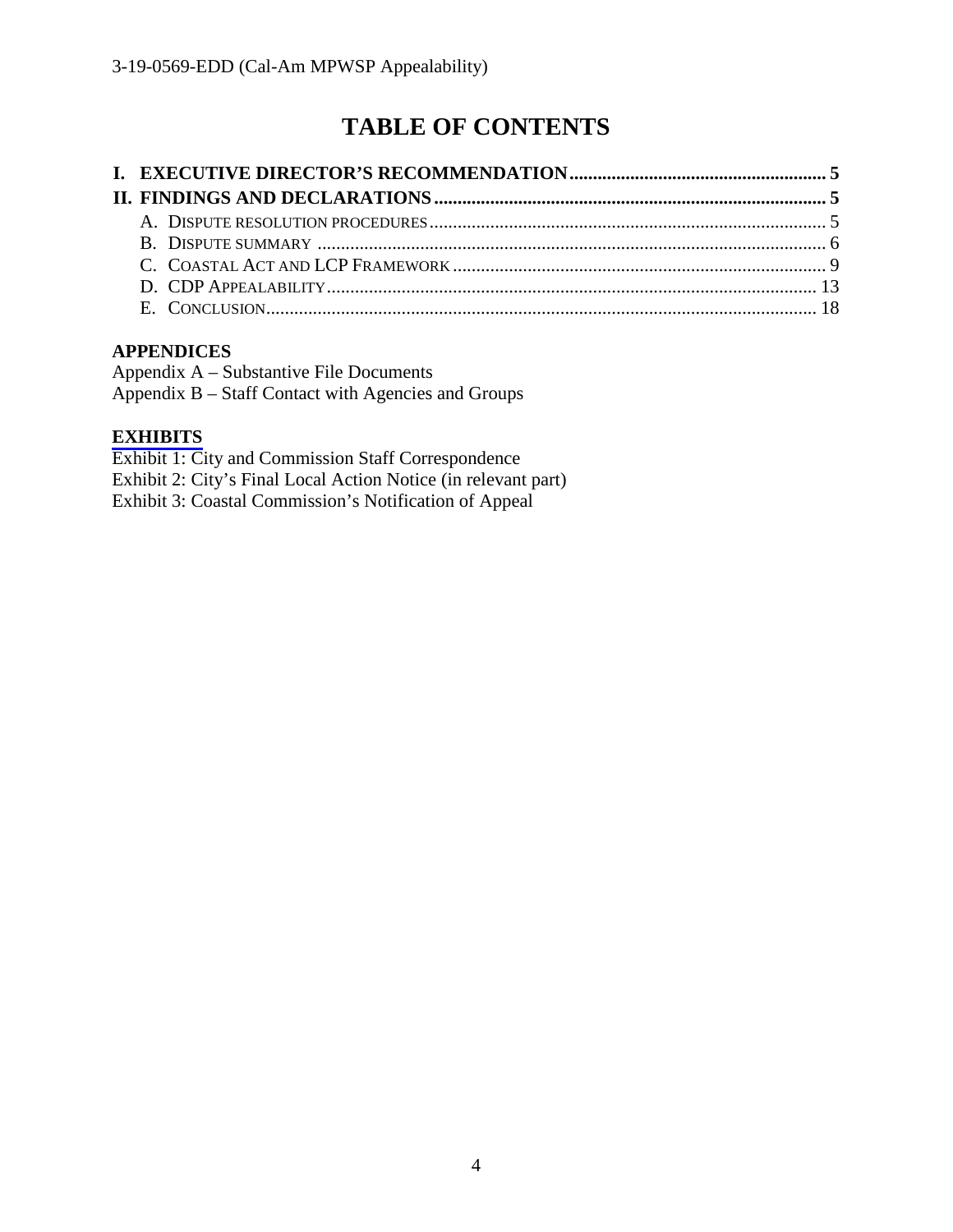## <span id="page-4-0"></span>**I. MOTION AND EXECUTIVE DIRECTOR'S RECOMMENDATION**

The Executive Director has determined that the subject City of Marina CDP action is appealable to the Commission, and recommends that the Commission concur. To concur with the Executive Director's determination, the Executive Director recommends a **NO** vote on the motion below. Failure of this motion will result in: (1) the Commission upholding the Executive Director's determination that the action by the City of Marina denying City of Marina CDP Application Number 2018-01 is appealable to the Coastal Commission; and (2) the adoption of the following resolution and findings. The affirmative vote of a majority of the Commissioners present is necessary to pass the motion.

*Motion: I move that the Commission reject the Executive Director's determination that the City of Marina's action on CDP 2018-01 that is the subject of Dispute Resolution Number 3-19-0569-EDD is appealable to the Commission, and I recommend a no vote.*

*Resolution: The California Coastal Commission, by adoption of the attached findings, determines, consistent with Section 13569 of Title 14 of the California Code of Regulations, that the City of Marina action on the CDP for the components of the MPWSP in the City's jurisdiction that is the subject of Dispute Resolution Number 3-19- 0569-EDD is appealable to the Commission.*

# <span id="page-4-1"></span>**II. FINDINGS AND DECLARATIONS**

The Commission finds and declares as follows:

### <span id="page-4-2"></span>**A. DISPUTE RESOLUTION PROCEDURES**

The Commission's regulations provide a resolution mechanism for disputes regarding CDP processing. Section 13569 states:

*Section 13569 (Determination of Applicable Notice and Hearing Procedures). The determination of whether a development is categorically excluded, non-appealable or appealable for purposes of notice, hearing and appeals procedures shall be made by the local government at the time the application for development within the coastal zone is submitted. This determination shall be made with reference to the certified Local Coastal Program, including any maps, categorical exclusions, land use designations and zoning ordinances which are adopted as part of the Local Coastal Program. Where an applicant, interested person, or a local government has a question as to the appropriate designation for the development, the following procedures shall establish whether a development is categorically excluded, non-appealable or appealable:* 

- *(a) The local government shall make its determination as to what type of development is being proposed (i.e. categorically excluded, appealable, non-appealable) and shall inform the applicant of the notice and hearing requirements for that particular development. The local determination may be made by any designated local government employee(s) or any local body as provided in local government procedures.*
- *(b) If the determination of the local government is challenged by the applicant or an interested person, or if the local government wishes to have a Commission*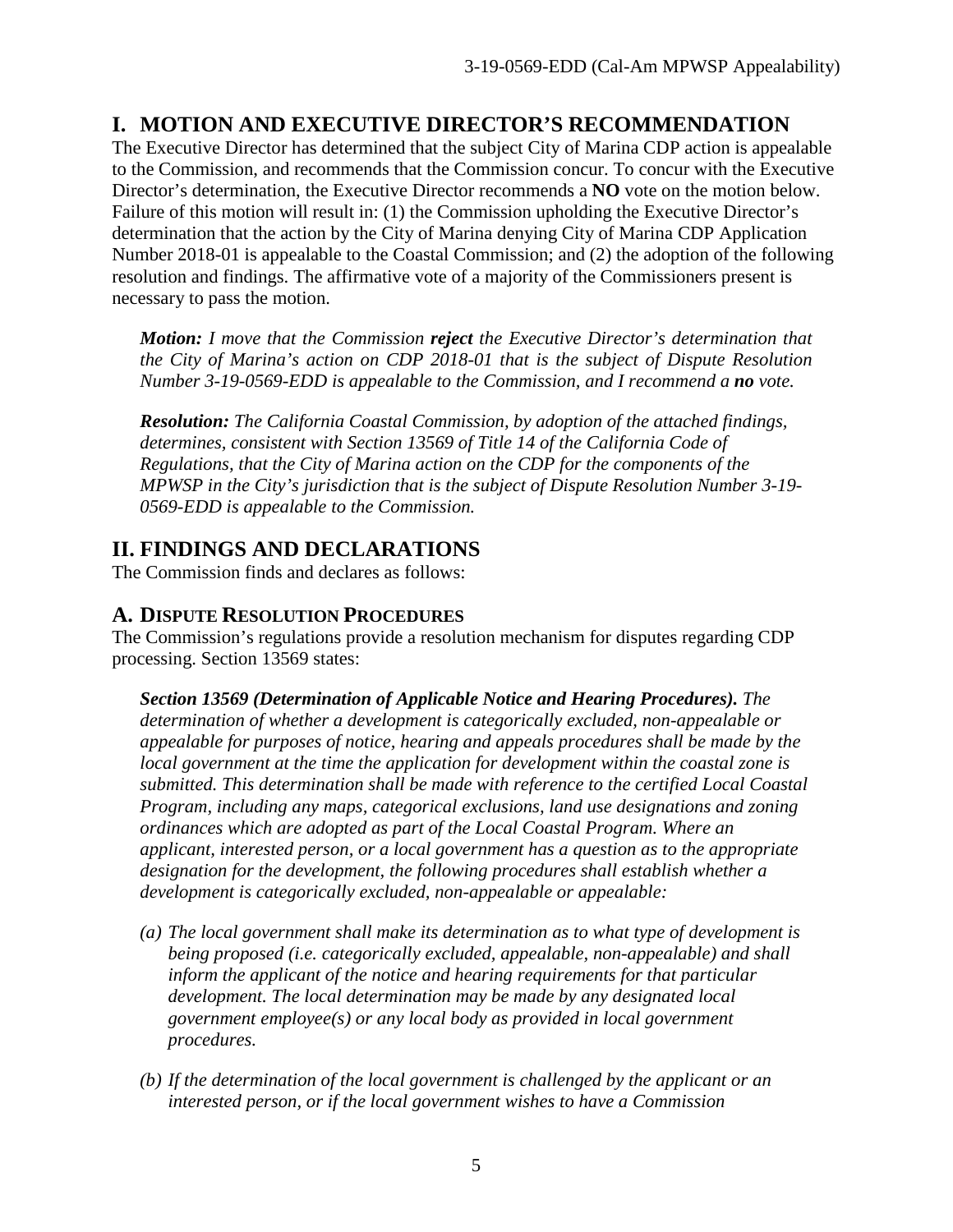*determination as to the appropriate designation, the local government shall notify the Commission by telephone of the dispute/question and shall request an Executive Director's opinion;* 

- *(c) The executive director shall, within two (2) working days of the local government request (or upon completion of a site inspection where such inspection is warranted), transmit his or her determination as to whether the development is categorically excluded, non-appealable or appealable:*
- *(d) Where, after the executive director's investigation, the executive director's determination is not in accordance with the local government determination, the Commission shall hold a hearing for purposes of determining the appropriate designation for the area. The Commission shall schedule the hearing on the determination for the next Commission meeting (in the appropriate geographic region of the state) following the local government request.*

Thus, in a situation like this where the City and the Executive Director are not in agreement on the appealability of the CDP decision on the proposed project, the Coastal Commission resolves that dispute at a public hearing. Here, the City has requested that the Commission use the Section 13569 procedure to resolve this dispute.

#### <span id="page-5-0"></span>**B. DISPUTE SUMMARY**

On March 7, 2019, the City of Marina Planning Commission (PC) denied California-American Water's (Cal-Am's) City of Marina coastal development permit (CDP) application (City Application Number 2018-01) for the components of Cal-Am's proposed Monterey Peninsula Water Supply Project (MPWSP) that are located in the City's jurisdiction (the project).<sup>[3](#page-5-1),[4](#page-5-2)</sup> On March 11, 2019, City planning staff sent an email (see **Exhibit 1** for all referenced correspondence in this section) to Cal-Am informing them of the local coastal program (LCP) provisions for CDP appeals, and stating that the seven-day appeal period for Cal-Am to appeal the project denial to the City Council ran from March 8, 2019 to March 14, 2019. That email also provided the appeal form and stated that "any appeal would require payment of the appeal fee, currently \$2,780." On March 12, 2019, City staff sent a signed copy of the PC resolution via email to Cal-Am and Coastal Commission staff, and indicated in the cover memorandum that this was intended to be notice of the PC decision, consistent with LCP noticing requirements. That memorandum also reiterated the appeal period and appeal fee. On March 13, 2019, Cal-Am filed a timely appeal to the Marina City Council of the PC decision within the LCP-required seven-day appeal period.

<span id="page-5-1"></span><sup>&</sup>lt;sup>3</sup> Specifically, the project within the City's coastal zone area consists of seven subsurface intake slant wells and associated infrastructure at the CEMEX property; the initial segment of the source water pipeline leading away from the wells and toward the desalination plant; and a two-mile-long segment of the transmission main pipeline carrying treated water from the desalination plant. The plant itself and other project components are located outside the City's jurisdiction.

<span id="page-5-2"></span><sup>4</sup> The MPWSP spans multiple local government LCP/CDP jurisdictions (including the Cities of Marina and Seaside and unincorporated Monterey County) as well as the Commission's retained CDP jurisdiction. The City's denial only applies to the portion of the project in the City of Marina's jurisdiction.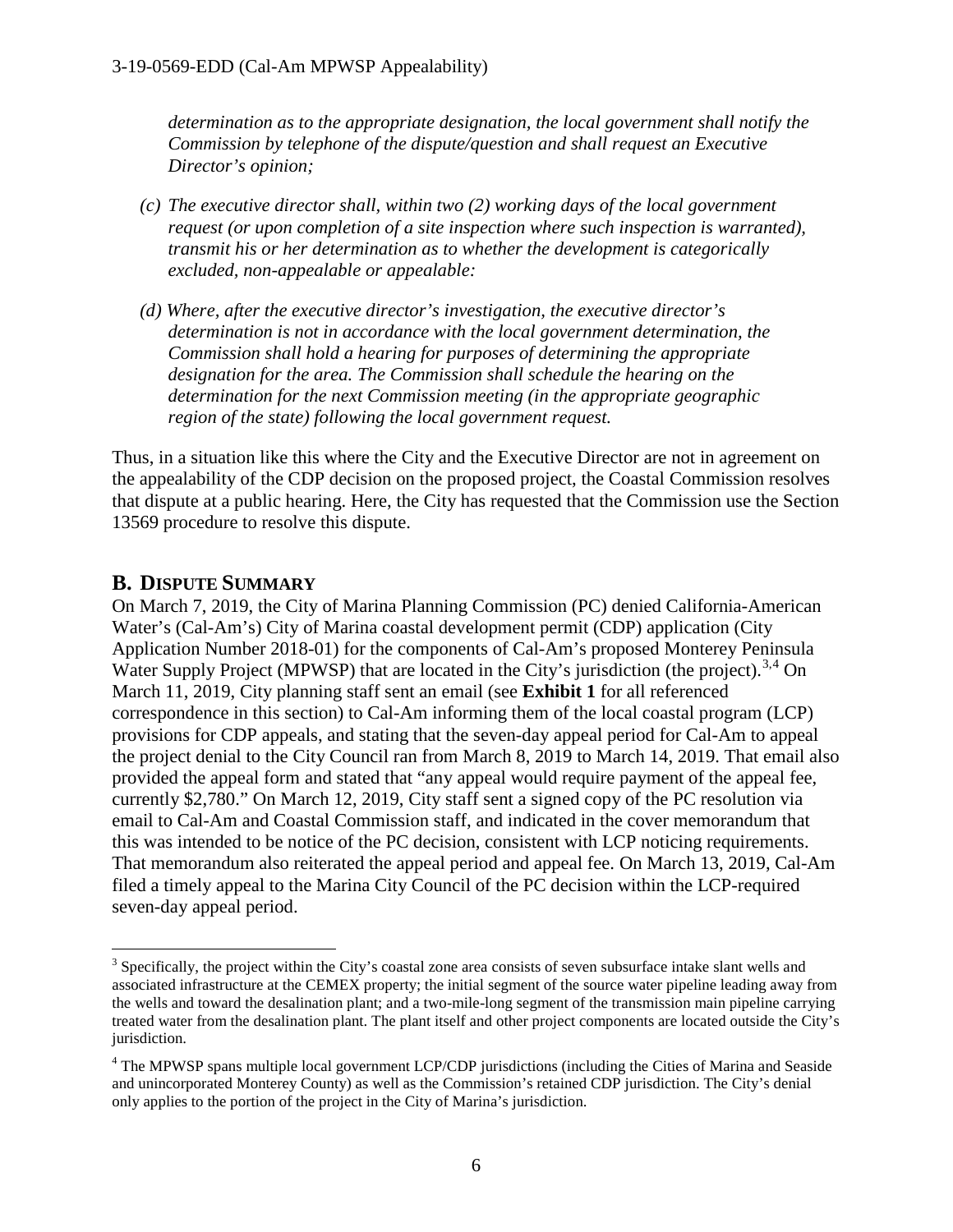On March 14, 2019, Coastal Commission staff sent a letter to City of Marina staff to clarify three points. First, the PC action was not a final CDP action ready to be reported to the Commission, because the final City action occurs either after the required appeal period for an appeal of the PC decision to the City Council has concluded without such an appeal or, if there is such an appeal, after the City Council makes a final decision in regards to the appeal. (In the case here, as discussed above, the City sent its "notice" of the PC decision before the local appeal period for said PC decision had even run.) Second, when the City's action is final, a final local action notice (FLAN) is to be sent via first class mail to the Coastal Commission, and once a valid FLAN is received, the Commission's 10-working-day appeal period will start the day after receipt and continue until 5pm on the 10th working day after receipt. (These requirements are set forth in the Coastal Act and Commission's regulations (see Coastal Act Section 30603(c), and CCR Sections 13110-11 and 13571-72.) Finally, and reaffirming past direction provide to City staff on this issue prior to the PC hearing, the letter informed the City that, because the City charges a fee for appeals of PC CDP decisions to the City Council, an aggrieved party is not required to exhaust local appeals (i.e., in this case through the City Council), and can choose instead to appeal directly to the Coastal Commission (see CCR Section 13573(a)(4)).

On March 22, 2019, City staff responded in a letter stating that its March 12, 2019 email was not to be considered a FLAN, and that the City was aware, per the LCP provisions, that its decision was not final until Cal-Am's appeal of the PC decision to the City Council was concluded. City staff also stated in that letter that the City disagreed with Coastal Commission staff on the ability of an aggrieved party to appeal a PC decision directly to the Coastal Commission, rather than exhausting local appeals, because the City charges an appeal fee for the filing or processing of an appeal. Specifically, the City noted that the Marina LCP governs the CDP appeal process, and that the LCP states that only a PC *approval* of a CDP can be directly appealed to the Coastal Commission if the City charges a local appeal fee. It also asserted that Coastal Commission staff's only reference for the assertion that the PC decision can be appealed directly to the Coastal Commission is CCR Section 13573(a)(4). The letter further stated that, pursuant to CCR Sections 13302 to 13303, the City may adopt and enforce its own CDP process, and also noted that Cal-Am had no option under the LCP, nor had it attempted to, file an appeal of the PC decision with the Coastal Commission during the City's operative seven-day local appeal period. The letter concluded that the City would proceed forward with evaluating Cal-Am's appeal to the City Council and would adjudicate this matter in conformance with its LCP.

Cal-Am's appeal of the PC CDP denial was scheduled for consideration by the City Council on April 30, 2019. However, on April 29, 2019, Cal-Am withdrew its appeal. On April 30, 2019, the City Council continued the scheduled hearing to May 6, 2019 without opening the public hearing. On May 6, 2019, the City Council, through the City Attorney, announced that a City Council public appeal hearing on the PC's denial of the project would not be held because the appeal had been withdrawn by Cal-Am. No other local appeal had been filed by anyone else, which would have otherwise and independently justified holding a public hearing regarding the PC's denial of the project. On May 13, 2019, the Central Coast District Office of the Coastal Commission received a FLAN from the City (via first class mail) documenting the City's denial of a CDP for the portion of the project in the City's CDP jurisdiction that indicated that the CDP was "not appealable" to the Coastal Commission. The FLAN indicated that the City's final action on the CDP was taken by the PC during its March 7, 2019 CDP denial, and it included a note that stated that, because Cal-Am withdrew its appeal to the City Council, the PC denial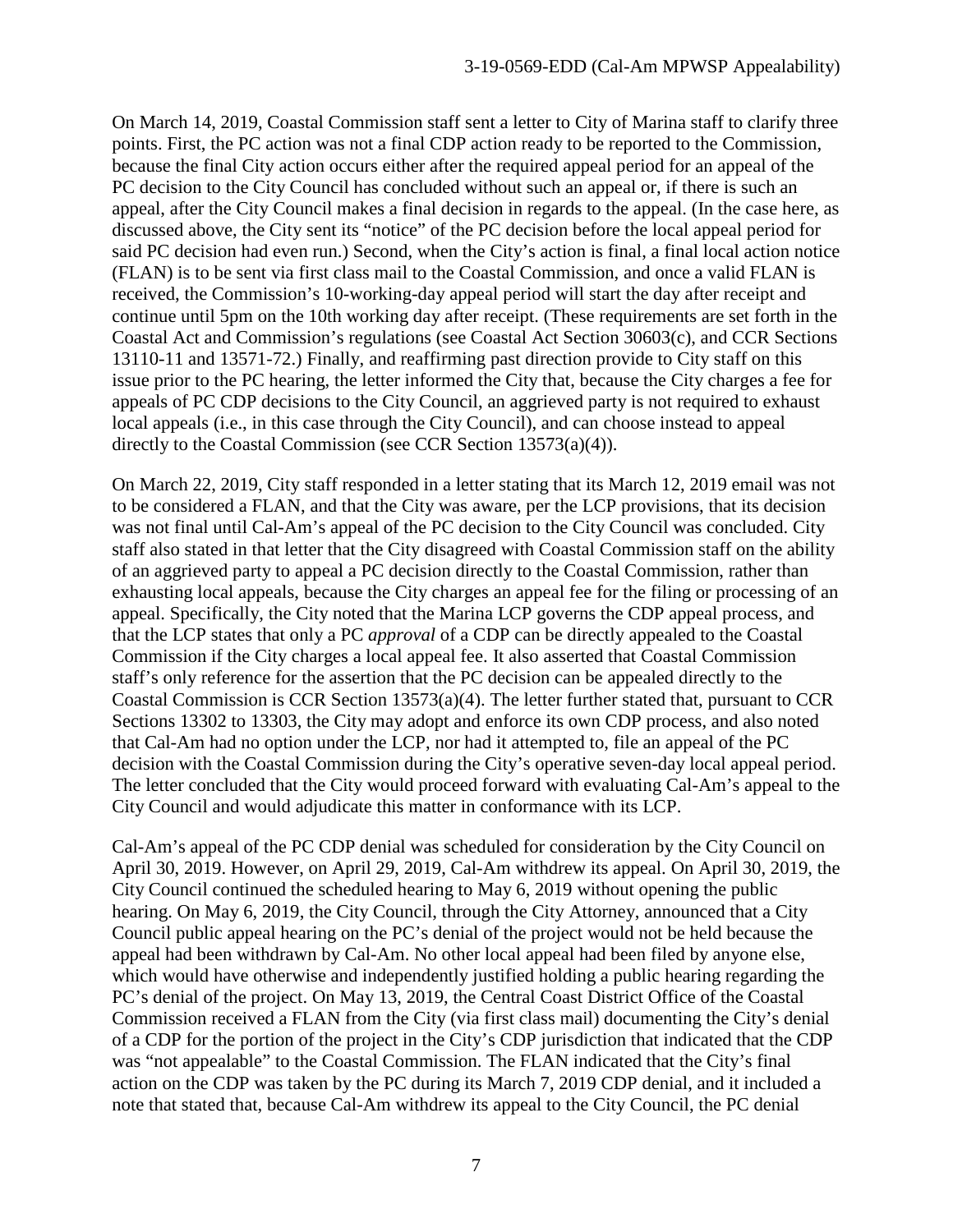"constitutes final agency action under the Coastal Act, with no right of appeal to the Coastal Commission." The City provided additional explanatory notes in the FLAN, reiterating that the City's LCP governs the CDP appeal process, and that the City's denial of the CDP for the project is final and effective, and that Cal-Am has forfeited any appeal to the Coastal Commission. See **Exhibit 2** for the relevant portions of the FLAN.

On May 14, 2019, Coastal Commission staff sent an email to City of Marina staff explaining that, pursuant to Coastal Act Section 30603(a)(5), and pursuant to the LCP (which crossreferences Section 30603's appealability criteria), *any* decision – approval or denial – of a major public works project, which the MPWSP qualifies as (as described below in "Section D"), is appealable to the Coastal Commission. Coastal staff stated that the LCP provision that the City interprets as only allowing appeals of PC *approvals* cannot take precedence over, and must be read consistent with, the statutory provisions of Coastal Act Section 30603(a)(5). To correct this deficiency, Coastal staff stated that "we are designating the City's action as appealable and are beginning our 10-working-day appeal clock" as of the date of the email (i.e., beginning May 14th and ending at 5pm on May 28th). The email also noted two other points: (1) that the Marina LCP also provides for the Commission's Executive Director to make a determination regarding appealability designations in situations such as this, and that in this case the Executive Director determined that the CDP denial was appealable to the Coastal Commission, and (2) that an aggrieved party is not required to have exhausted local appeals in order to appeal the PC's decision because the City charges an appeal fee.

On May 21, 2019, the City responded to that email, stating that the City strongly disagreed with Commission staff's position that the PC decision is appealable to the Coastal Commission and that the LCP specifically addresses this situation and is not ambiguous. The letter also stated that the Commission is exceeding its statutory authority by purporting to authorize Cal-Am to file an appeal with the Coastal Commission, and that the Commission also does not have the authority to unilaterally "correct" a FLAN prepared by the City.

Within the Commission's 10-working-day appeal period of May 14th to 5pm on May 28th, the Central Coast District Office of the Coastal Commission received a total of four appeals of the PC's denial decision, from Cal-Am, <sup>[5](#page-7-0)</sup> the Castroville Community Services District, Brian LeNeve, and Commissioners Roberto Uranga and Erik Howell. On May 30, 2019, Central Coast District staff sent a notification of the appeals to the City (to the attention of the City's Community Development Director, Fred Aegerter – see **Exhibit 3**), including identifying all of the appeals the Commission had received. On June 13, 2019, this same notice was also sent to all interested parties listed in the appeals, as well as other known interested parties to date.

On June 11, 2019, City staff sent a letter to Commission staff formally requesting a hearing regarding the appealability of the PC decision pursuant to CCR Section 13569(d). In sum, the City asserts that: 1) because the LCP states that a PC *approval* may be appealed directly to the Coastal Commission if the City charges a local appeal fee, aggrieved parties may not appeal the PC's *denial* of a CDP directly to the Commission; 2) Cal-Am did not exhaust the City's local

<span id="page-7-0"></span> $<sup>5</sup>$  Cal-Am included a \$314,340 fee with its appeal pursuant to the Commission's filing fee schedule, which stipulates</sup> that a fee is required for appeals by the applicant of a CDP denial by a local government. In this case, the fee was determined based on total development cost. (See CCR Section 13055(b)(5).)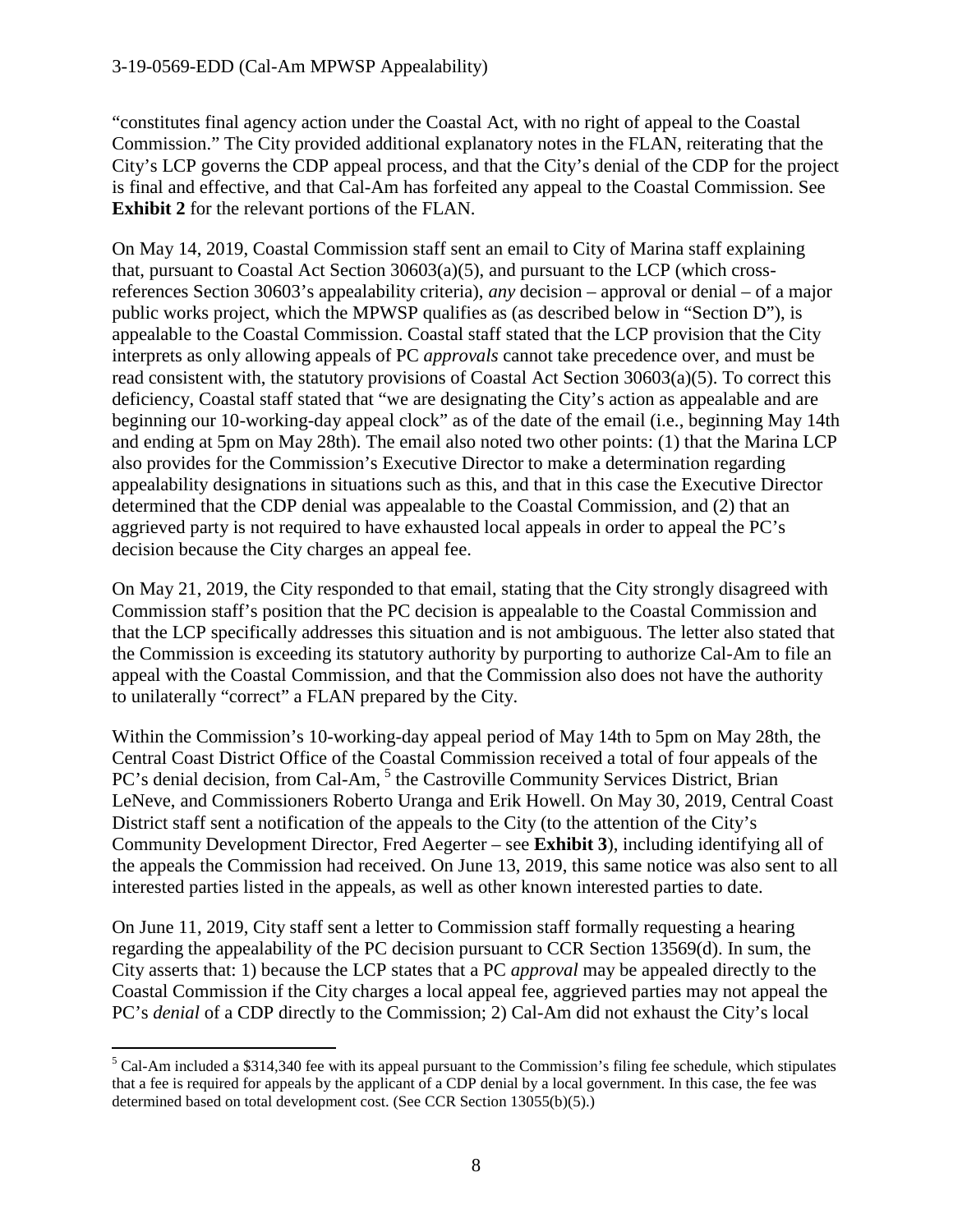appeal process by following through with its appeal to the City Council, and therefore, the PC decision is final and cannot be appealed to the Coastal Commission; and 3) Cal-Am's appeal is untimely.

The Executive Director's position is that, pursuant to Coastal Act Section 30603, *any* CDP decision on a major public works project – and not just an approval – is appealable to the Coastal Commission, and the LCP may not be interpreted to foreclose aggrieved parties, including Commissioners, from appealing CDP denials to the Commission when the Coastal Act expressly provides for it. Thus, a City CDP denial, such as is the case here, is expressly appealable to the Coastal Commission.

Furthermore, the Executive Director notes that CCR Section 13573(a)(4) provides that an appellant may appeal such local decision directly to the Coastal Commission (and is not required to exhaust local appeals as would otherwise normally be the case) when the local jurisdiction charges an appeal fee for the filing or processing of local appeals. The City here charged a fee for an appeal of the PC CDP denial to the City Council, and thus, potential appellants (including Cal-Am) are not required to exhaust local appeals and can appeal directly to the Coastal Commission. Furthermore, in the case of the Commissioner appeal that was filed, Commissioners do not need to exhaust local appeals before appealing final local decisions to the Commission, and thus any exhaustion requirement does not apply to the Commissioner appeal in this case (see CCR Section 13573(b)). And finally, the Executive Director notes that all of the subject appeals to the Commission are timely because they were filed within the statutory timeframe. In short, the City's final CDP decision (i.e., the PC CDP denial) may be appealed directly to the Commission without going through a City Council appeal process, and the four appeals are properly before the Commission.

Because the City's LCP and the Commission's regulations provide for the Executive Director to make a decision regarding appealability designations, but the City and the Executive Director do not agree on the appealability of the CDP action, the matter is to be decided by the Coastal Commission at a public hearing, as requested by the City, and as provided for by CCR Section 13569.

See **Exhibit 1** for all referenced correspondence, **Exhibit 2** for the relevant portions of the City's FLAN, and **Exhibit 3** for the Coastal Commission Notification of Appeal.

#### <span id="page-8-0"></span>**C. COASTAL ACT AND LCP FRAMEWORK**

Coastal Act Section 30603 outlines which local CDP actions may be appealed to the Coastal Commission and otherwise describes the process for appeals under a certified LCP:

*(a) After certification of its local coastal program, an action taken by a local government on a coastal development permit application may be appealed to the commission for only the following types of developments:*

*(1) Developments approved by the local government between the sea and the first public road paralleling the sea or within 300 feet of the inland extent of any beach or*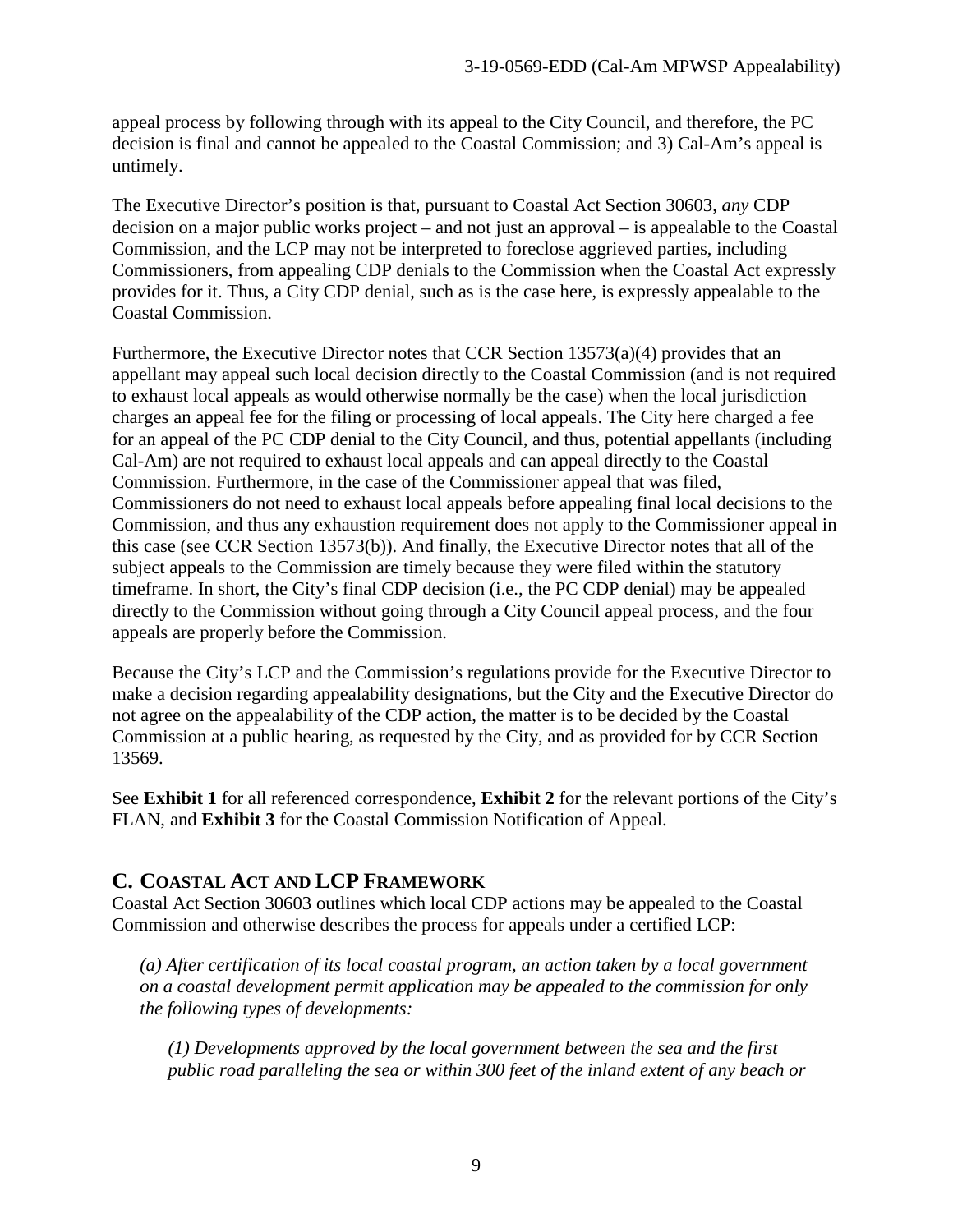*of the mean high tideline of the sea where there is no beach, whichever is the greater distance.* 

*(2) Developments approved by the local government not included within paragraph (1) that are located on tidelands, submerged lands, public trust lands, within 100 feet of any wetland, estuary, or stream, or within 300 feet of the top of the seaward face of any coastal bluff.* 

*(3) Developments approved by the local government not included within paragraph (1) or (2) that are located in a sensitive coastal resource area.* 

*(4) Any development approved by a coastal county that is not designated as the principal permitted use under the zoning ordinance or zoning district map approved pursuant to Chapter 6 (commencing with Section 30500).* 

*(5) Any development which constitutes a major public works project or a major energy facility. (emphasis added)*

*(b) (1) The grounds for an appeal pursuant to subdivision (a) shall be limited to an allegation that the development does not conform to the standards set forth in the certified local coastal program or the public access policies set forth in this division.*

*(2) The grounds for an appeal of a denial of a permit pursuant to paragraph (5) of subdivision (a) shall be limited to an allegation that the development conforms to the standards set forth in the certified local coastal program and the public access policies set forth in this division. (emphasis added)*

*(c) Any action described in subdivision (a) shall become final at the close of business on the 10th working day from the date of receipt by the commission of the notice of the local government's final action, unless an appeal is submitted within that time. Regardless of whether an appeal is submitted, the local government's action shall become final if an appeal fee is imposed pursuant to subdivision (d) of Section 30620 and is not deposited with the commission within the time prescribed.*

*(d) A local government taking an action on a coastal development permit shall send notification of its final action to the commission by certified mail within seven calendar days from the date of taking the action.*

As stipulated in Section  $30603(a)(5)$ , an action taken by a local government on a CDP application may be appealed to the Commission for any development that constitutes a major public works project. The proposed project here qualifies as a major public works project, as described below in Section D. Coastal Act Section 30114 defines "public works," in applicable part, as:

*(a) All production, storage, transmission, and recovery facilities for water, sewerage, telephone, and other similar utilities owned or operated by any public agency or by any utility subject to the jurisdiction of the Public Utilities Commission, except for energy facilities.*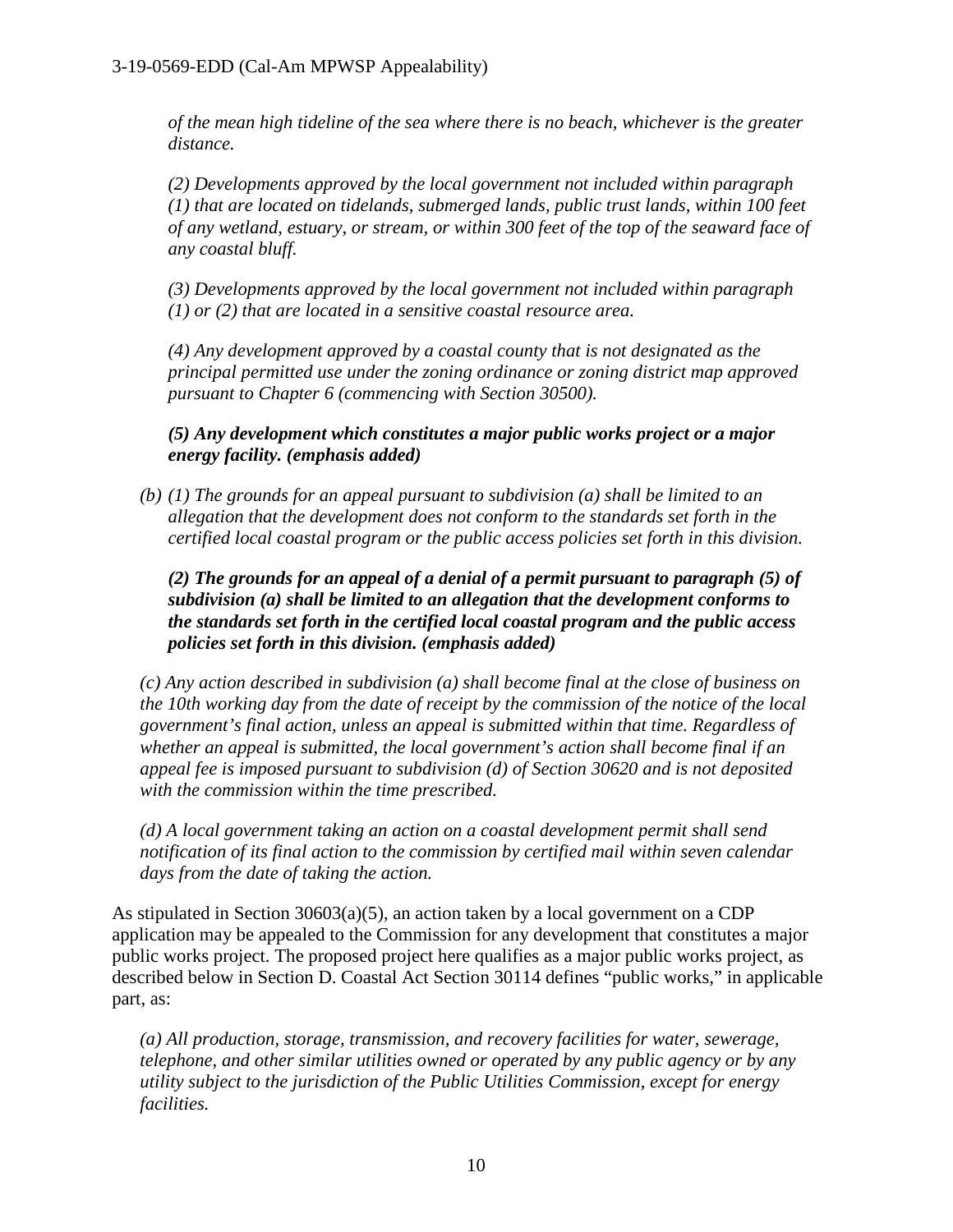The Commission's regulations, under CCR Section 13012(a) define "major public works," in applicable part, as:

*(a) "Major public works" and "Major energy facilities" mean facilities that cost more than \$277,033 with an automatic annual increase in accordance with the Engineering News Record (ENR) Construction Cost Index, except for those governed by the provisions of Public Resources Code Sections 30610, 30610.5, 30611 or 30624.*

Other Coastal Commission regulations regarding appeals stipulate that, if a local government charges an appeal fee, an appellant is not required to exhaust local appeals. In other words, an appellant can appeal a local government's CDP decision directly to the Coastal Commission if the local government charges a fee to appeal through the various levels of local government decisionmaking. Specifically, CCR Section 13573 states in applicable part:

*(a) An appellant shall be deemed to have exhausted local appeals for purposes of Section 13111 and shall be qualified as an aggrieved person where the appellant has pursued his or her appeal to the local appellate body (bodies) as required by the local government appeal procedures; except that exhaustion of all local appeals shall not be required if any of the following occur:*

*(1) The local government or jurisdiction require an appellant to appeal to more local appellate bodies than have been certified as appellate bodies for permits in the coastal zone, in the implementation section of the Local Coastal Program.*

*(2) An appellant was denied the right of the initial local appeal by a local ordinance which restricts the class of persons who may appeal a local decision.*

*(3) An appellant was denied the right of local appeal because local notice and hearing procedures for the development did not comply with the provisions of this Article.*

#### *(4) The local government jurisdiction charges an appeal fee for the filing or processing of appeals. (emphases added)*

The City of Marina LCP Implementation Plan (IP) comports with the Coastal Act regulations regarding CDP appeals in that it stipulates that applications for property within the LCP appeal zone (defined the same as Coastal Act Section 30603(a)(1) and (2)) may be appealed to the Coastal Commission, and development outside the designated appeal zone may be appealed only if it constitutes a major public works project. Applicable City of Marina IP sections read:

#### *Eligibility for Coastal Permit Appeal*

*Any zoning or subdivision action within the Coastal Zone may be appealed to the City Council. Only applications for property within the Local Coastal Permit Appeal Zone may be appealed to the State Coastal Commission. Specific criteria exist in law to define this Appeal Zone:[6](#page-10-0)*

<span id="page-10-0"></span><sup>&</sup>lt;sup>6</sup> Section 30603 of the California Coastal Act of 1976.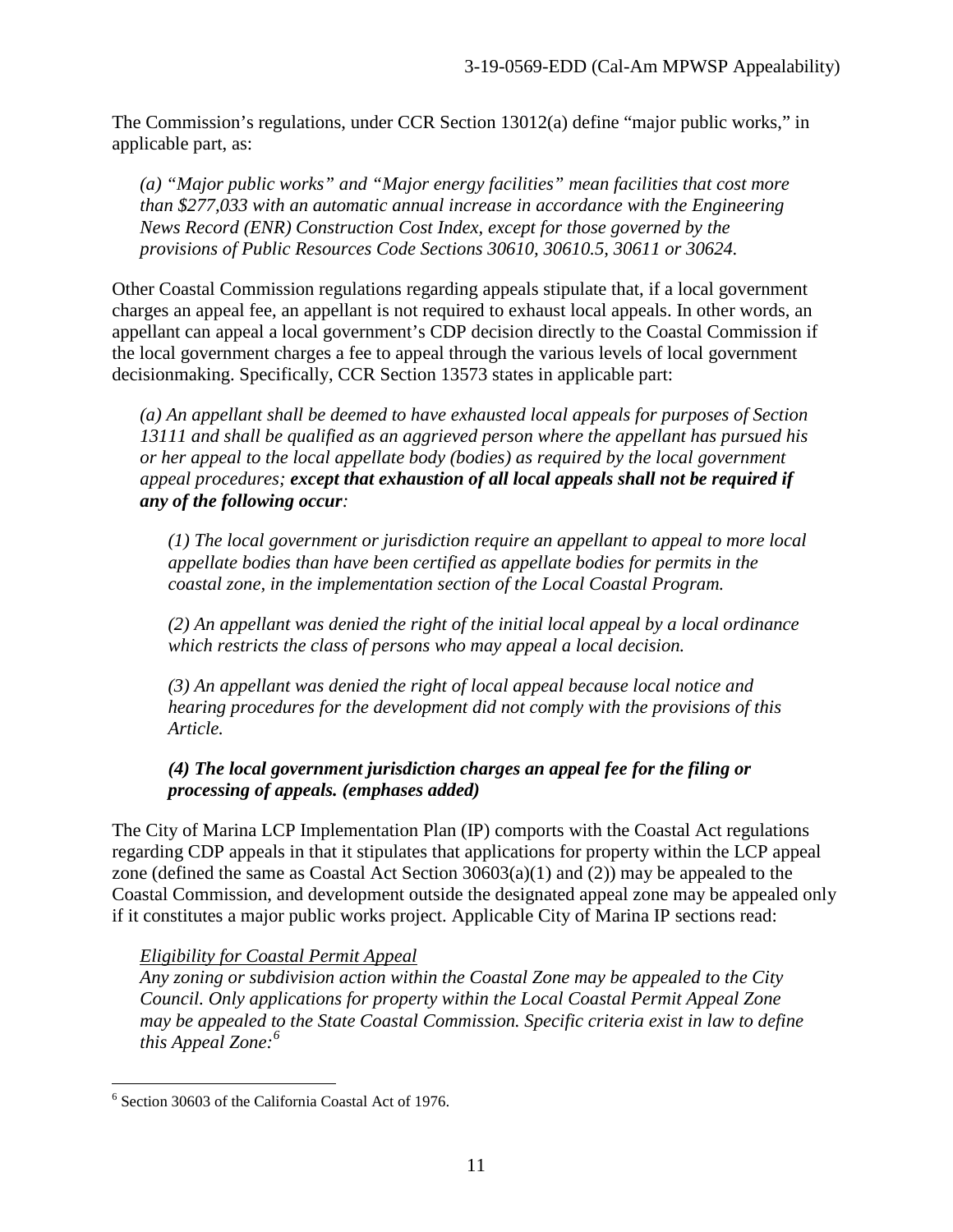*1. Location between the sea and first public road paralleling the sea or within 300 feet of the inland extent of any beach or 300 feet of the mean high tide line of the sea where there is no beach, whichever is the greater distance;*

*2. Location on tidelands, submerged lands, public trust lands, within 100 feet of any wetland, estuary, stream or within 300 feet of the top of seaward face of any coastal bluff and not included in item one.*

*Development outside the specifically designated Permit Appeal Zone may be appealed only if:*

*1. The development constitutes a major public works project or major energy facility. (emphasis added)*

*All applicable projects, including major public works projects or major energy facilities may be appealed by an applicant, any two (2) members of the State Coastal Commission or an "aggrieved person."*

Thus, this part of the IP, like the Coastal Act, provides that a CDP action (whether approval or denial) of a major public works project is appealable to the Coastal Commission. However, the City's IP adds an apparent limitation related to appeals not present in either the Coastal Act or the Commission's regulations. Specifically, it states that, when an appeal fee is charged, affirmative PC decisions for development within the appeal zone may be appealed directly to the Coastal Commission (IP p. 12 and p. 13, respectively):

*The City of Marina may charge a fee for a Coastal Permit and appeal of such permit. This fee will be based on administrative costs and will be reviewed periodically by the City Council. The fee shall be established in the same manner as other City fees. If the City Council determines to charge a fee for a Coastal Permit appeal, it will then become possible to appeal any affirmative Planning Commission decision on a Coastal Permit (within the appeal zone) directly to the Coastal Commission. (emphasis added)*

#### And:

*Appeals to the Coastal Commission must follow at least one local action on the application. If Marina charges a local appeal fee, Coastal Development Permits approved by the Planning Commission may be appealed directly to the State.*

The IP also provides the following timeline for CDP actions and appeals, with another apparent limitation that approved CDPs may be appealed to the Coastal Commission (last paragraph):

#### *Timeline on Coastal Permit Application*

*Ten (10) days prior to a public hearing on any Coastal Permit, the City shall provide public notice by publication in a newspaper of general circulation and by first class mail. The mailed notice shall be provided to all persons who submit a written request for such notice along with a stamped self-addressed envelope. The mailed notice shall also be provided to the State Coastal Commission, all property owners and tenants within one hundred (100) feet of the project site.*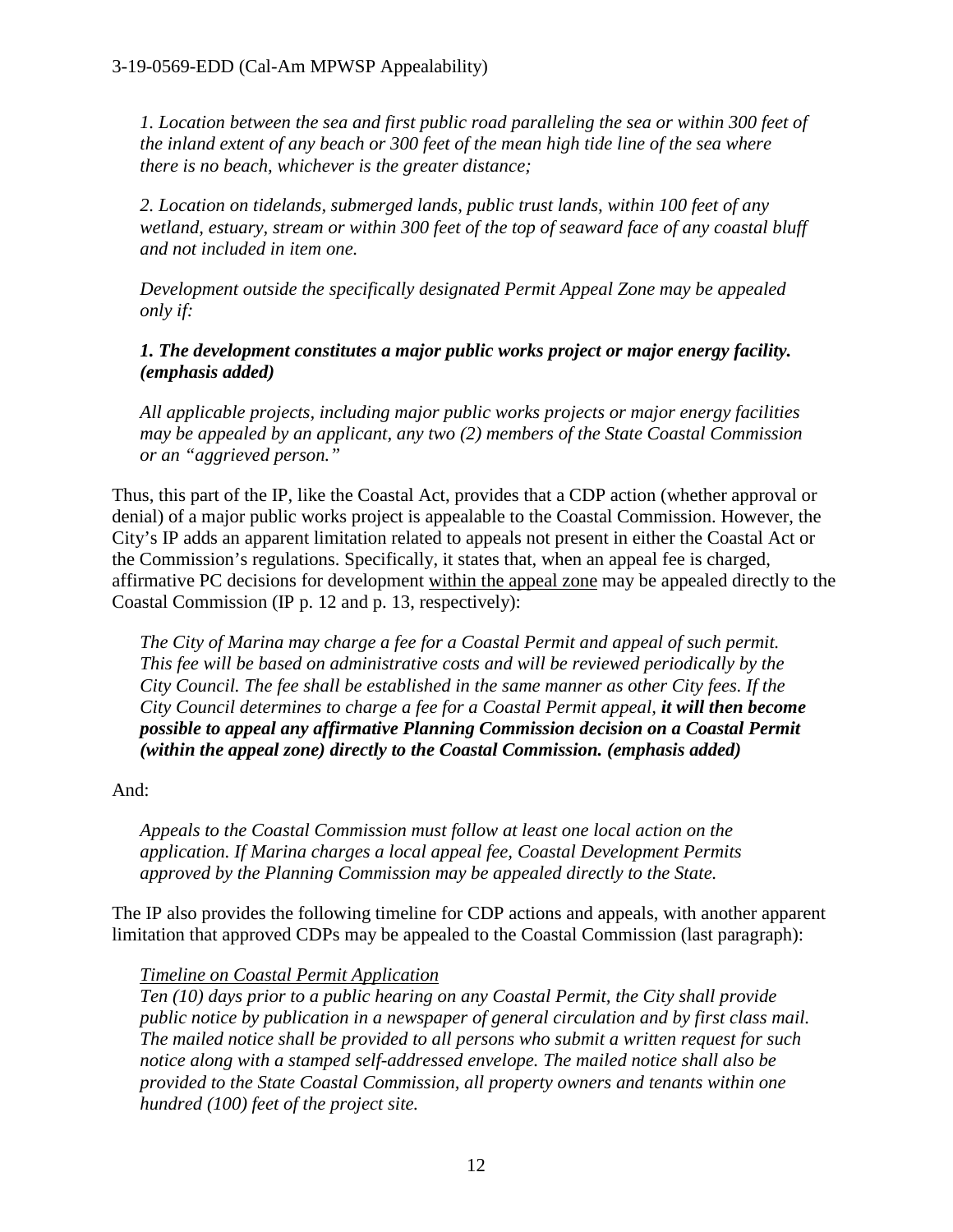*Within seven (7) days of the Planning Commission action on any Coastal Permit the City shall provide written notice to the State Coastal Commission and all persons who have submitted written request for such notice along with a stamped self-addressed envelope. The Planning Commission's decision on any Coastal Permit may be appealed to the City Council within seven (7) days of the Planning Commission's action.* 

*Ten (10) days prior to any City Council appeal hearing on a Coastal Permit decision the City shall provide notice of such hearing by first class mail to the State Coastal Commission and all persons who have submitted written request for such notice along with a stamped self-addressed envelope. In addition, notice of such hearing shall be published in a newspaper of general circulation at least ten (10) days prior to the hearing.*

*Within five (5) days of any final City Council action on an appeal of a Coastal Permit the City shall notify, by first class mail, the State Coastal Commission and all persons who have submitted a written request for such notice along with a stamped self-addressed envelope.5* 

*Within twenty-one (21) days of the final City Council action on a Coastal Permit within the appeal zone, resulting in approval of a Coastal Permit, an appeal of such decision may be filed by an aggrieved party with the State Coastal Commission or an appeal may be filed by the State Coastal Commission. Therefore, within the appeal zone, twenty-one (21) days must lapse from the date of an affirmative local decision on a Coastal Permit before such action can be deemed final. After this twenty-one (21) day period expires, the Coastal Permit/Notice of Permit Decision may be issued to the applicant. (emphasis added)*

Finally, the IP allows for the Executive Director to make a final determination on appealability as follows:

*Whether an appeal and appellant meet these criteria will be determined by the Executive Director of the State Coastal Commission during the first two (2) working days after the ten (10) working days required for notification of the decision from the local jurisdiction to the State. After State Coastal Commission action, the City will receive a Notice of Permit Decision. If it is affirmative, the City will be able to issue a Coastal Development Permit consistent with the findings of the State Coastal Commission on the appeal.*

#### <span id="page-12-0"></span>**D. CDP APPEALABILITY**

As described above, the PC denied the CDP for the project, and Cal-Am appealed that decision to the City Council, but then withdrew its appeal prior to the City Council action. As such, the PC action was deemed the City's final action on the matter, and the City sent a FLAN to the Central Coast District office of the Coastal Commission that was marked by the City as "nonappealable." Cal-Am, two Commissioners, and others then appealed the PC decision to the Coastal Commission after Commission staff informed the City that the FLAN was in fact appealable and Commission staff deemed the 10-working-day appeal period to run between May 14th and 5pm on May 28th.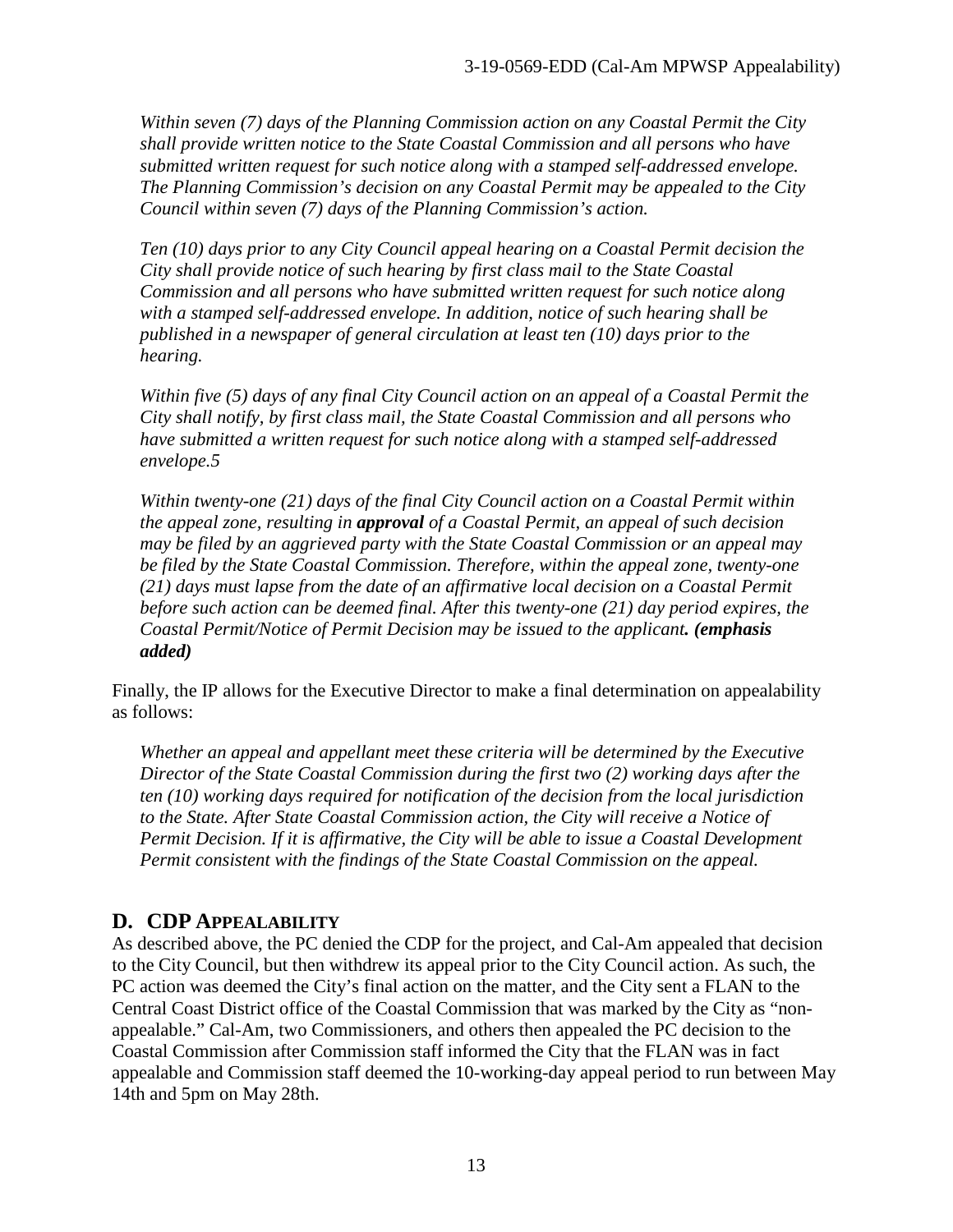The City contends that the PC action is not appealable to the Coastal Commission because the LCP provides that, if the City Council charges an appeal fee (which it does), only affirmative PC CDP decisions may be appealed directly to the Coastal Commission. Because this was a PC CDP denial, the City claims it cannot be appealed to the Coastal Commission. The City also contends that Cal-Am failed to exhaust the local appeal process and therefore may not appeal the City's final decision to the Coastal Commission. In its FLAN and in a May 21, 2019 letter to the Commission, the City has also claimed that any Cal-Am appeal to the Commission is untimely.

First, the City of Marina IP generally reflects Coastal Act standards with respect to the types of local actions that are appealable to the Coastal Commission. Under "Eligibility for Coastal Permit Appeal," the IP, like Coastal Act Section 30603, is clear that development that constitutes a major public works project may be appealed to the Coastal Commission and that "all applicable projects, including major public works projects and major energy facilities, may be appealed by an applicant, any two (2) members of the State Coastal Commission, or an aggrieved person." The project is subject to the jurisdiction of the Public Utilities Commission; it involves the production, storage, transmission, and recovery facilities for water; and its stated costs are greatly above the costs defined for "major public works" in CCR Section 13012(a). As such, the project meets the definition of a major public works project, and any CDP action (approval or denial) for it is appealable to the Commission under both Coastal Act Section  $30603(a)(5)$  and the City's IP.

Regarding interpretation of project appealability under the IP, it is worth noting that Section 30603(a) of the Coastal Act, upon which these provisions of the IP are based and derive their statutory authority, distinguishes between development for which only local *approvals* are appealable to the Commission (see, specifically subsections  $(a)(1)$  through  $(a)(4)$ ), and development for which any decision is appealable (i.e., allowing appeal for "*any* development which constitutes a major public works project" (see subsection (a)(5) (emphasis added)). Thus, the Coastal Act sets up an explicit and clear appellate system in which, for most cases, only local development *approvals* are appealable to the Commission; however, the exception is that *any* action (denial or approval) of a major public works project is appealable to the Commission. Given the limited ability to appeal local CDP denials, it is unsurprising that the LCP uses general language stating that CDP approvals may be appealed to the Commission. This generically worded language should not be interpreted in a manner that conflicts with the Coastal Act and its implementing regulations, and which would deprive Commissioners and other aggrieved parties from appealing final local permit denials of major public works projects directly to the Coastal Commission as is statutorily provided for by the Coastal Act.

Recent published caselaw has also held that LCP policies must be interpreted as incorporating, at a minimum, the policies and standards of the Coastal Act (see *McAllister v. Cal. Coastal Com'n*  (2008) 169 Cal.App.4th 912, 931 ("*McAllister*")). In other words, LCPs must be interpreted consistent with the Coastal Act (from which LCPs derive their authority), and in that sense Coastal Act policies set the "floor" as to minimum requirements for LCPs in order to be found consistent with the Coastal Act. Section 13560 of the Commission's regulations also states this explicitly: "The provisions of this Article shall constitute minimum standards of notice and hearing requirements for local governments and for the Commission in reviewing development projects after certification of a local coastal program." Under this provision, Section 13573's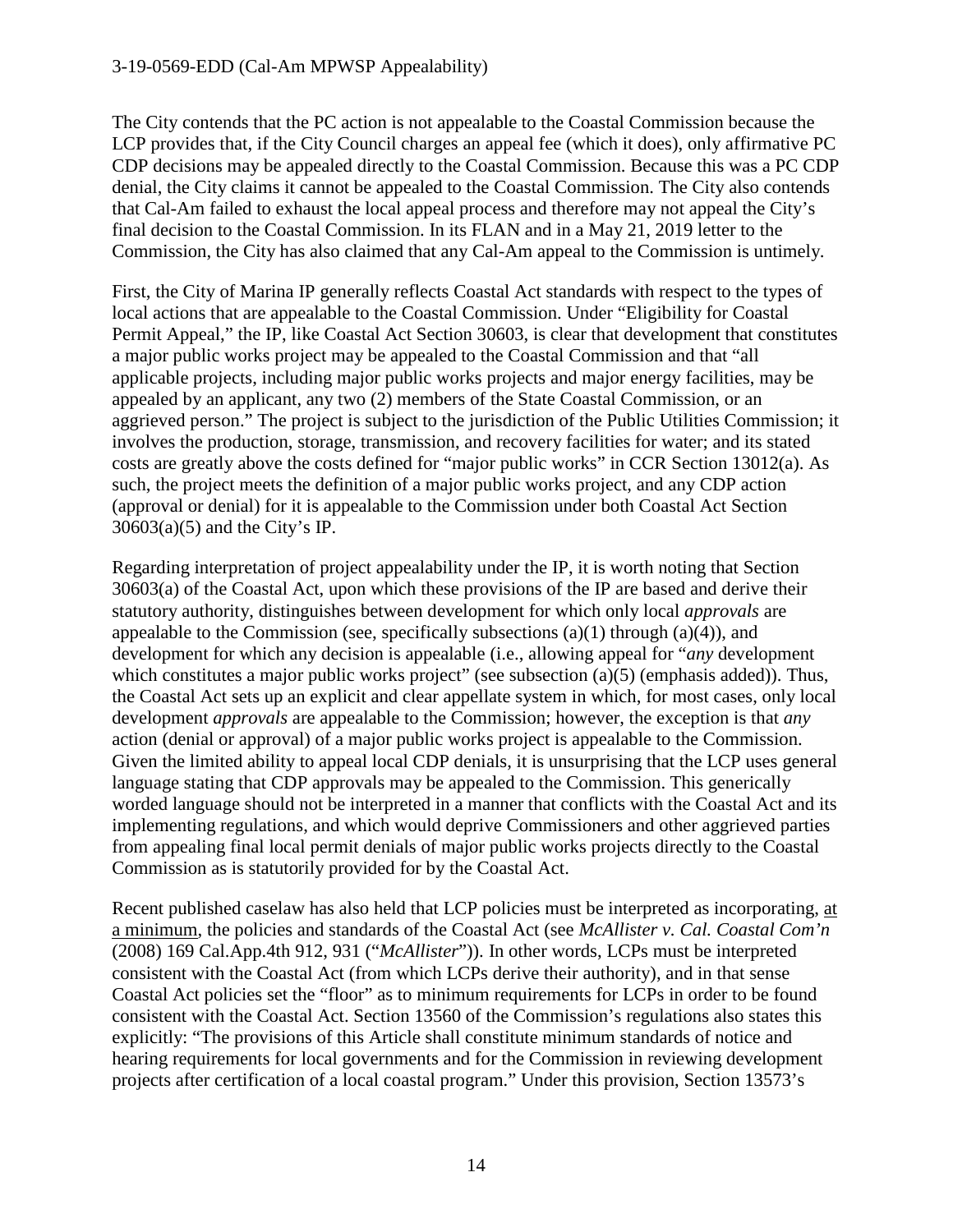allowance of appeals to the Commission when local governments charge appeal fees is a minimum requirement; the LCP may not be interpreted to contravene this requirement.<sup>[7](#page-14-0)</sup>

LCPs may be more protective of the policy considerations protected by the Coastal Act, but not less so. With respect to the question of appealability of a major public works project, the Coastal Act is structured to provide maximum opportunity for appeal of a local decision on a major public works project (regardless of whether that local decision was an approval or denial), and the City's interpretation that only a PC approval of the project would have been appealable directly to the Commission is not consistent with the Coastal Act in that regard. Thus, to the extent that the City interprets its LCP to only allow for appeal of a PC approval of a major public works project directly to the Commission, this interpretation is not tenable.

With respect to the effect that the appeal fee has in regards to appealability of PC decisions directly to the Coastal Commission, the LCP states in two locations that if the City charges a local appeal fee, affirmative PC decisions (i.e., PC approvals) may be appealed directly to the Coastal Commission (instead of first exhausting local appeals process through the City Council). However, consistent with the guiding legal principles discussed above, including *McAllister*, this LCP provision must be read consistent with CCR Section 13573, which provides that an appellant is excused from the need to exhaust local appeals if the local government charges an appeal fee. In addition, CCR Section 13573 does not distinguish between approvals or denials, and thus applies in all circumstances associated with potential appeals.

In addition, pursuant to CCR Section 13573(b), exhaustion of local appeals is not required for Commissioner appeals. Thus, even if the law was otherwise and Cal-Am (and other parties) could not appeal the PC action directly to the Commission due to its decision to withdraw its City Council appeal, Commissioners Uranga and Howell were not required to exhaust local appeals. Likewise, interpreting the LCP to forbid Commissioner appeals of PC denials would deny Commissioners a right they have under the Coastal Act to appeal important local decisions, and therefore this interpretation must be rejected. The City's argument about Cal-Am's alleged failure to exhaust local appeals is therefore inapplicable to the Commissioner appeals on file. Commissioners were permitted to appeal the City's decision within the appeal period that commenced after the local decision became final. If the City Council would like more control over its process and does not want Commissioners to be able to appeal PC decisions, the regulations provide for that. Specifically, the City may amend its LCP to provide that Commissioner appeals from PC decisions will be suspended pending the City Council's consideration of the matter (see CCR Section 13573(b)). However, the City's current LCP has no such provision. Accordingly, the Commissioner appeals are proper, and Commissioners were not required to pay local appeal fees, proceed through the local appeal process, or take any other action prior to appealing the PC denial to the Commission.

<span id="page-14-0"></span> $<sup>7</sup>$  In its FLAN, the City claimed that Coastal Act regulations permit the City to adopt and enforce its own permit</sup> system, thereby implying that this allows the City to have an LCP with requirements that differ from, and conflict with, Coastal Act requirements. However, the City cites CCR Sections 13302-303 to support its argument, and these provisions do not apply to jurisdictions with fully certified LCPs. Rather, they apply to jurisdictions, such as the City of Los Angeles, that operate their own permit system without a fully certified LCP, pursuant to the authority in Coastal Act Section 30600(b) (see CCR Section 13300).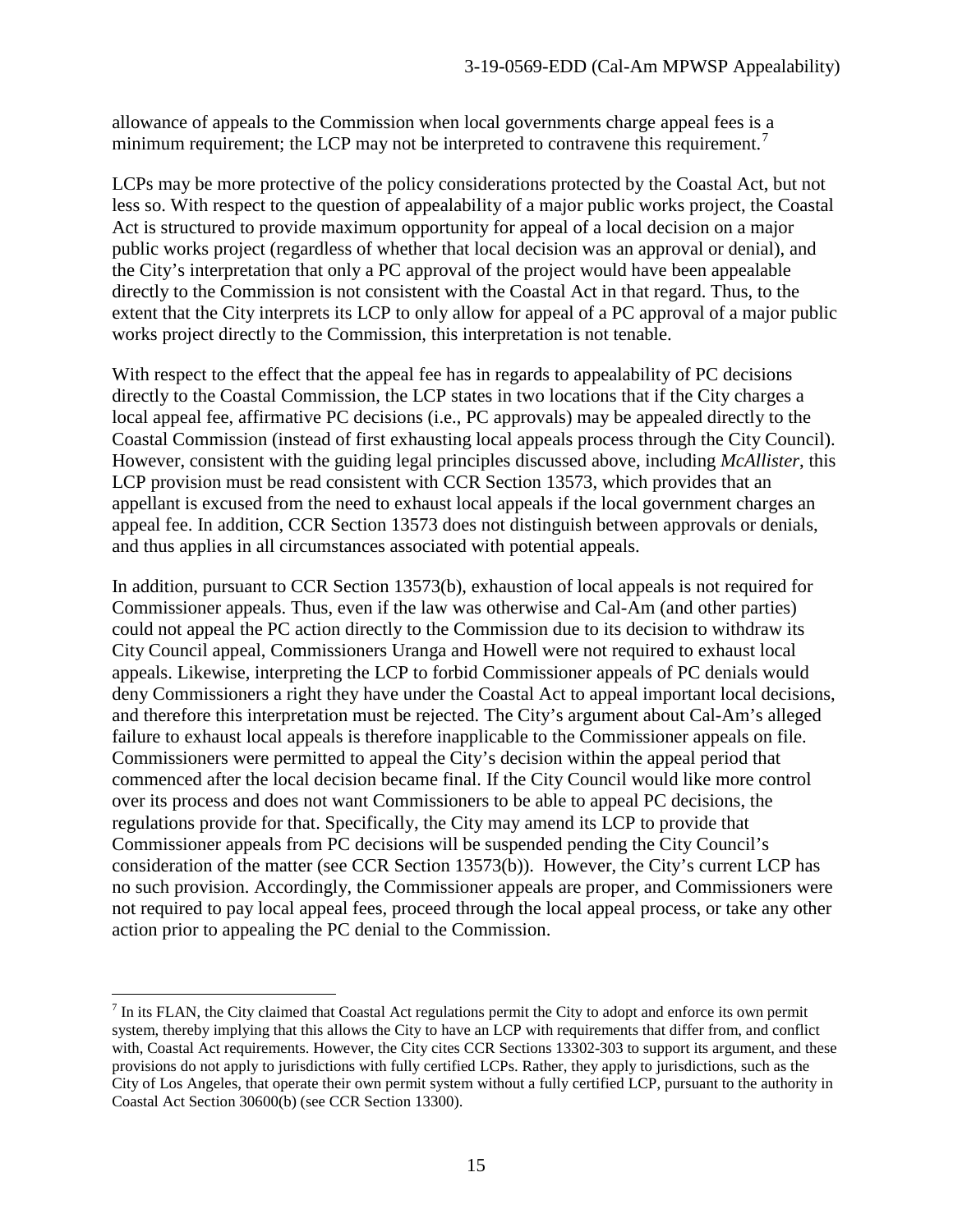#### 3-19-0569-EDD (Cal-Am MPWSP Appealability)

In addition to being contrary to the Coastal Act and its implementing regulations, the City's interpretations of the relevant LCP provisions are not required by the plain text of the LCP provisions themselves. Specifically, the IP states that affirmative PC decisions may be appealed directly to the Coastal Commission if a local appeal fee is charged, but it does not explicitly state that *only* affirmative PC decisions can be appealed directly to the Commission. The applicable IP language states "it will then become possible to appeal any affirmative Planning Commission decision…" and "…Coastal Development Permits approved by the Planning Commission may be appealed directly to the State." In other words, absent more specific or narrowly confined language to specify that these provisions apply only to PC approvals, the IP could be read to mean that other PC decisions (like denial of a major public works project) could also be appealed to the Coastal Commission when an appeal fee is charged. As discussed above, such a reading makes sense given that most appeals deal with local approvals rather than denials, and such a reading is compelled in order to interpret the LCP consistent with minimum Coastal Act requirements.

In addition, it appears as though certain specific language of the provisions related to CDP appeals contained within the Coastal Act was not directly incorporated into the LCP when it was prepared and certified. For example, Coastal Act Section 30603(a) only allows for appeals of development approved by local government in most cases (subsections  $(a)(1)-(4)$ ), but the IP's "Eligibility for Coastal Permit Appeal" section does not contain the exact same limiting language of 30603(a)(4) ["development approved…"]. The language of the "Eligibility for Coastal Permit Appeal" section also appears to contradict other provisions of the IP that state that only approved CDPs may be appealed to the Coastal Commission. As a result, the LCP is internally inconsistent in some ways and could be interpreted to be inconsistent with the Coastal Act and the Commission's regulations. In such a case, it is particularly important to interpret the LCP to be consistent with the Coastal Act and its implementing regulations, and to ensure that it is not interpreted and carried out in a manner that deprives aggrieved parties or Commissioners of the right to appeal to the Commission local decisions regarding major public works projects under the Coastal Act.

To summarize, the Coastal Act and the Commission's regulations dictate that 1) any CDP action on a major public works project is appealable to the Coastal Commission, and 2) appellants may be excused from the need to exhaust local appeals if the local government charges an appeal fee, regardless of what type of action the local government takes on the CDP. They also provide that Commissioners need not exhaust local appeals before appealing local CDP actions to the Commission. As discussed above, LCP requirements for appeals must be interpreted to be consistent with the CDP appeal provisions in the Coastal Act and the Commission's regulations. Although it is up to the local government in the first instance to interpret and carry out its LCP, courts have made it clear that "the Legislature made the Commission, not the [local jurisdiction], the final word on the interpretation of the LCP."<sup>[8](#page-15-0)</sup> Here, for the reasons discussed in this report, the PC's denial of Cal-Am's CDP for the MPWSP components in the City's CDP jurisdiction became an appealable final action after Cal-Am withdrew its City Council appeal. Because the City charged an appeal fee, neither Cal-Am nor other appellants were required to file or complete

<span id="page-15-0"></span> <sup>8</sup> *Charles A. Pratt Constr. Co. v. California Coastal Com.* (2008) 162 Cal. App. 4th 1068, 1078 (citing Coastal Act Section 30603(b)).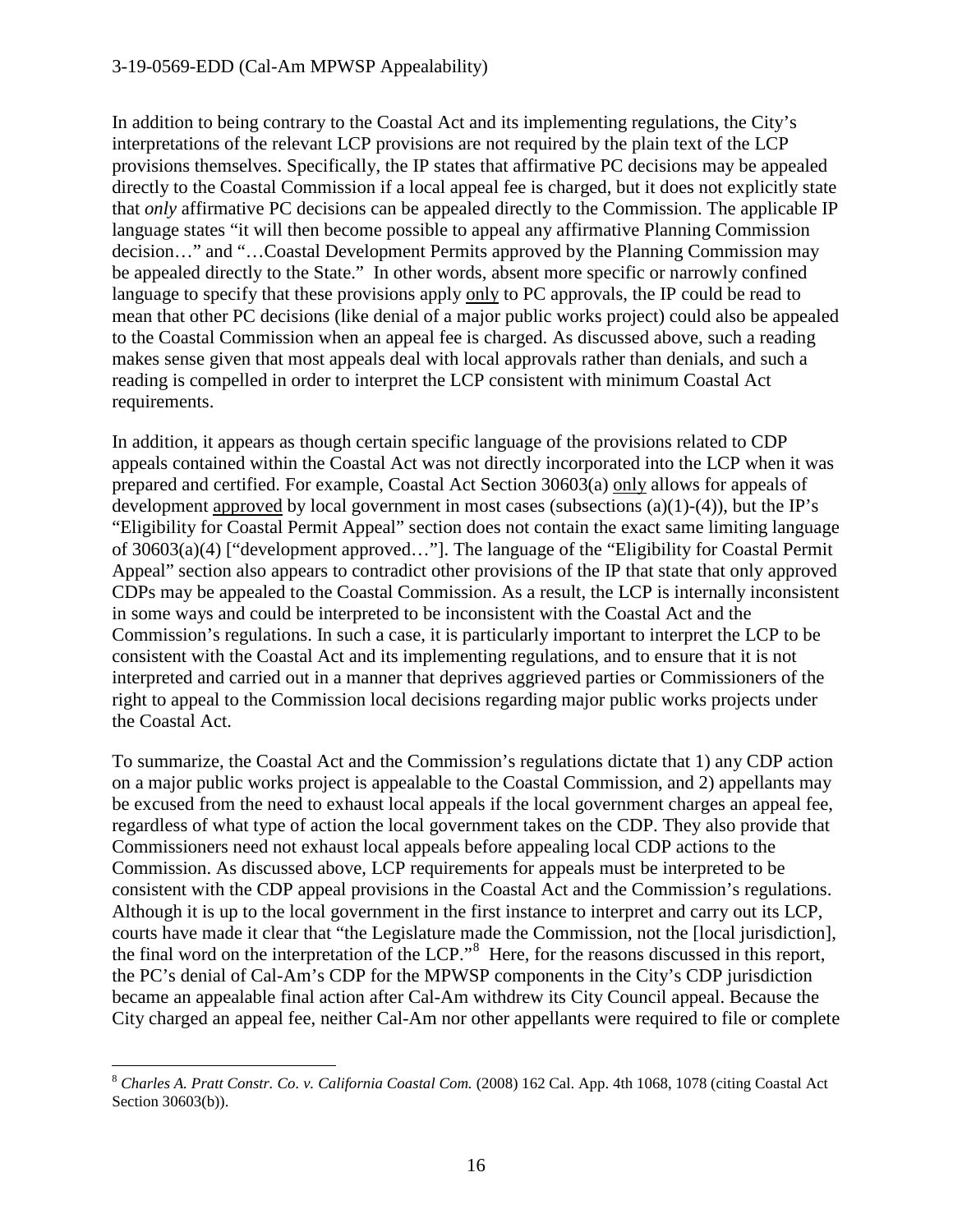a City Council appeal prior to appealing the CDP denial to the Coastal Commission, and the City's denial of the CDP is appealable to the Commission.

The City also makes two other assertions that are somewhat related to the appealability determination. First, the City asserts that Commission staff improperly revised the FLAN for the CDP action by deeming the City's action appealable, and that Commission staff does not have the authority to unilaterally correct a FLAN prepared by the City. The City cites CCR Section 13332 to support its position that the Executive Director may not unilaterally correct a FLAN, but must instead issue a notice of defective FLAN, and wait for the local jurisdiction to issue a corrected FLAN, before starting an appeal period. However, this provision does not apply to jurisdictions that have fully certified LCPs (see CCR Section 13300). Rather, for jurisdictions with certified LCPs, Commission staff may issue notices of defective FLANs, but there is no requirement that they do so (see CCR Section 13110). Commission staff properly chose not to issue a notice of defective FLAN here, but rather to use the Executive Director determination (described below) to find the City action appealable and to deem the FLAN effective for purposes of beginning the appeal period.

The City further claims that Commission staff's interpretations are not supported by the LCP and that the Executive Director does not have authority to overrule the plain text of the LCP or substitute his viewpoint for the City's decision in this situation. However, the LCP states: "Whether an appeal and appellant meet these criteria [regarding appealability] will be determined by the Executive Director of the State Coastal Commission during the first two (2) working days after the ten (10) working days required for notification of the decision from the local jurisdiction to the State." Coastal Commission staff received the FLAN on May 13, 2019, and informed the City via email on May 14, 2019 of the Executive Director's position that the CDP was appealable, and that the 10-working-day appeal period would commence on that same day. Thus, the Executive Director, through the Central Coast District staff, made a determination, pursuant to the above-cited provision of the LCP, that the City's action on the CDP was appealable to the Commission. The LCP clearly allows for and anticipates an Executive Director determination in this very situation. In any case, the City has exercised its right, pursuant to Section 13569, to have the Commission decide the question of appealability of the PC's denial of the CDP for the project, which Commission staff has processed and agendized for Commission action at a public hearing at the July 2019 Commission meeting.

Finally, in its FLAN and in a May 21, 2019 letter to the Commission, the City also claimed that any Cal-Am appeal to the Commission is untimely. The City's argument appears to be that, after Cal-Am withdrew its appeal to the City Council, the PC decision became the final action, and that any period for appealing the PC decision to the Coastal Commission began running from the date of the PC action. The Commission agrees that the PC action became the final City action after Cal-Am withdrew its City Council appeal. However, the period for appealing final local actions runs from the time the Coastal Commission receives a notice of final local action (CCR Section 13110). Here, the City's action was not *final* until Cal-Am withdrew its local appeal and no other party was pursuing a local appeal; at that time, the City sent its FLAN, which the Commission received on May 13, 2019. The Commission's 10-working day appeal period began on May 14, 2019. Cal-Am and other appellants filed appeals within that 10-working-day period, and the appeals are thus timely.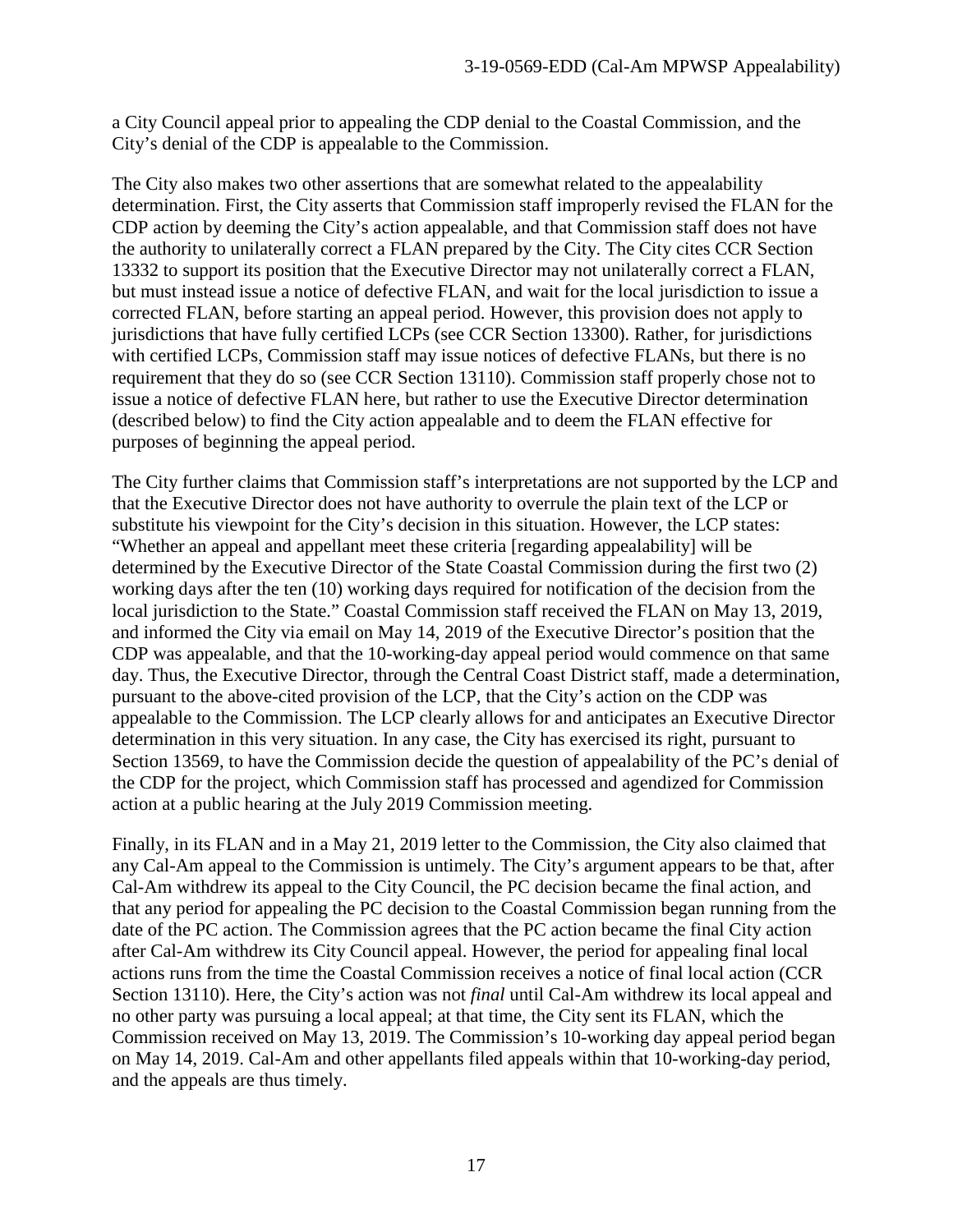#### <span id="page-17-0"></span>**E. CONCLUSION**

The City of Marina LCP is both internally inconsistent and includes apparent limitations related to appeals that extend beyond that which are allowed by the Coastal Act and the Commission's regulations. The LCP identifies any action on major public works projects as appealable to the Coastal Commission, but the City interprets subsequent text to stipulate that only CDPs *approved* by the City Council (or CDPs approved by the PC if a local appeal fee is charged) may be appealed to the Coastal Commission. This creates confusion regarding CDP appealability for the public, the City, and the Commission, and is not consistent with the Coastal Act or the Commission's regulations in that regard. In the case of ambiguous and potentially inconsistent language in the LCP, CDP and appeals procedures in the City of Marina LCP must (and can) be read to be consistent with the Coastal Act and its implementing regulations. Thus, the Commission concludes that the Planning Commission's denial decision on the CDP for the project is appealable to the Coastal Commission, both because the project that was denied constitutes a major public works project and because the City charges an appeal fee for filing and processing local appeals. Additionally, Commissioner appeals are not subject to local exhaustion requirements in any event. Furthermore, the Commission strongly recommends that the City of Marina submit an LCP amendment to conform the CDP appealability provisions of the LCP with the Coastal Act and Commission regulations as soon as possible to avoid such confusion in future scenarios.<sup>[9](#page-17-1)</sup>

<span id="page-17-1"></span> <sup>9</sup> For example, the Coastal Act and its regulations provide a 10-working-day appeal period to the Commission. (Section 30603(c) and CCR Section 13110). However, the LCP states that an appeal to the Commission may be filed within 21 days of the City Council approving a CDP for development within the appeal zone.